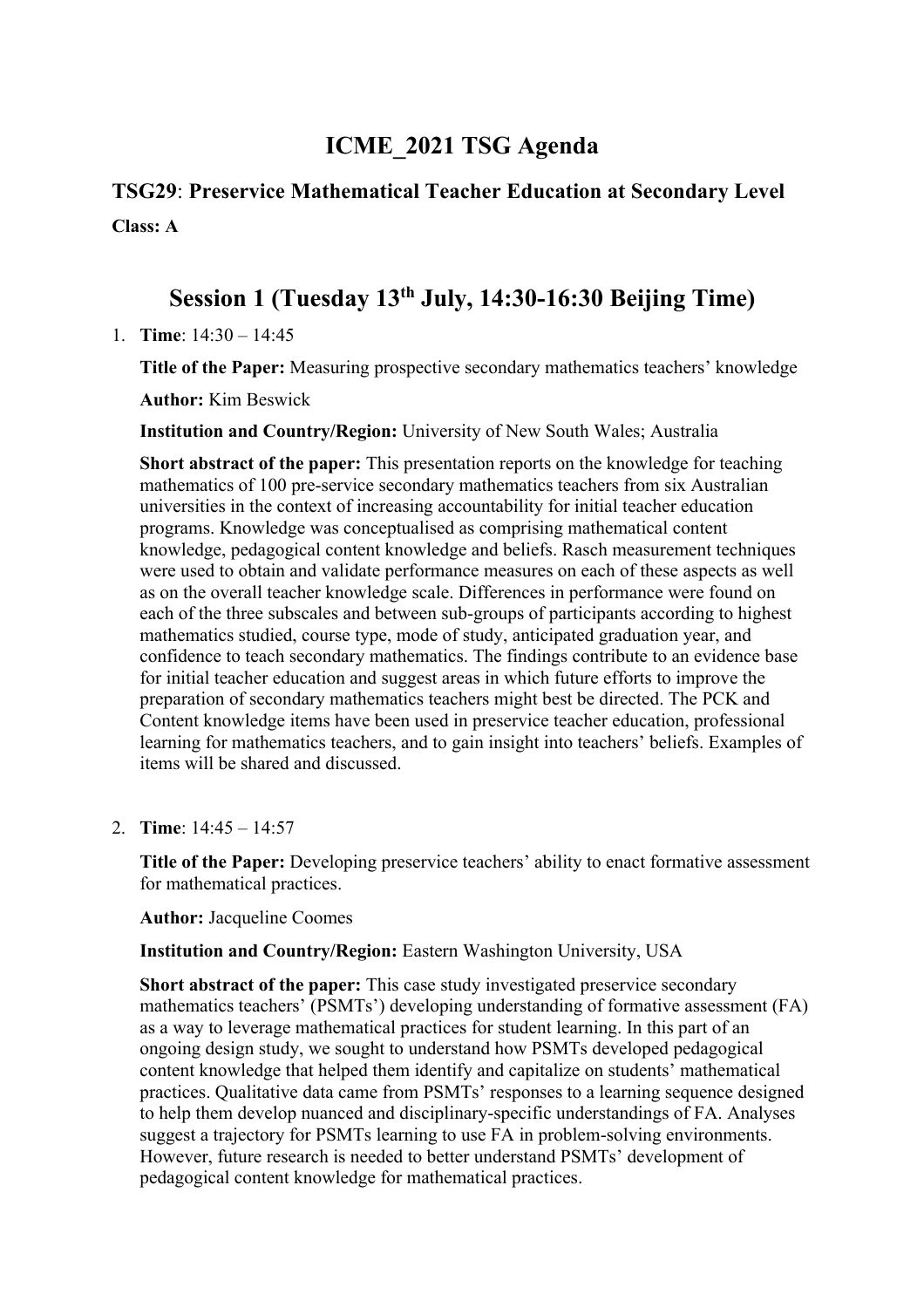## 3. **Time:** 14:57 – 15:05

**Title of the Paper**: Developing prospective teachers' knowledge to promote students' mathematical reasoning: design of a teacher education experiment.

**Authors: Ana Henriques**, Hélia Oliveira, Leonor Santos, and Henrique Guimarães

**Institution and Country/Region:** Universidade de Lisboa, Portugal

**Short abstract of the paper:** To reason mathematically in a fluent way is an important skill to be developed by all students in order to learn with understanding and have success in mathematics. However, to promote students' mathematical reasoning it is required that teachers understand what reasoning means and how to create learning contexts that promote students' reasoning in their teaching practices. That is, teachers need to develop appropriate mathematical and didactical knowledge. This paper reports about the design principles and their operationalization for a pre-service teacher education experiment aiming to develop prospective middle school and secondary teachers' mathematical and didactical knowledge to promote students' mathematical reasoning. These instructional principles were informed by research literature and defined within three categories: General framework; Instructional approach; and Principles for materials to support teacher education.

4. **Time:** 15:05 – 15:13

**Title of the Paper:** A case study on applied lesson study for Korean secondary preservice teachers.

**Author:** Na Young Kwon

**Institution and Country/Region:** Inha University, South Korea

**Short abstract of the paper:** This study describes a case that Korean secondary preservice mathematics teachers engage in Lesson Study and discusses how this Lesson Study helps to learn teaching. Through reviewing literature, an applied Lesson Study for pre-service teachers was developed, which has a cycle of Preparation-Plan-Conduct-Revise-Re-conduct/Reflect. In this study, 9 groups of pre-service teachers engaged in the applied Lesson Study. As results, pre-service teachers reported noticing the understanding of students' mathematical knowledge and the importance of experiencing with students in classroom settings. They also mentioned challenges on scheduling and difficulties of sharing ideas or communicating with peers for developing lessons.

5. **Time**: 15:30 – 15:40

**Title of the Paper:** Developing an identity as a mathematics teacher: connecting with the community of teacher graduates

**Authors: Judy Anderson** and Debbie Tully

**Institution and Country/Region:** The University of Sydney, Australia

**Short abstract of the paper:** For preservice teachers, their role models are usually the teachers who taught them mathematics at school, and the teachers who supervised them during field experience placements. Relying on a few role models is risky since it may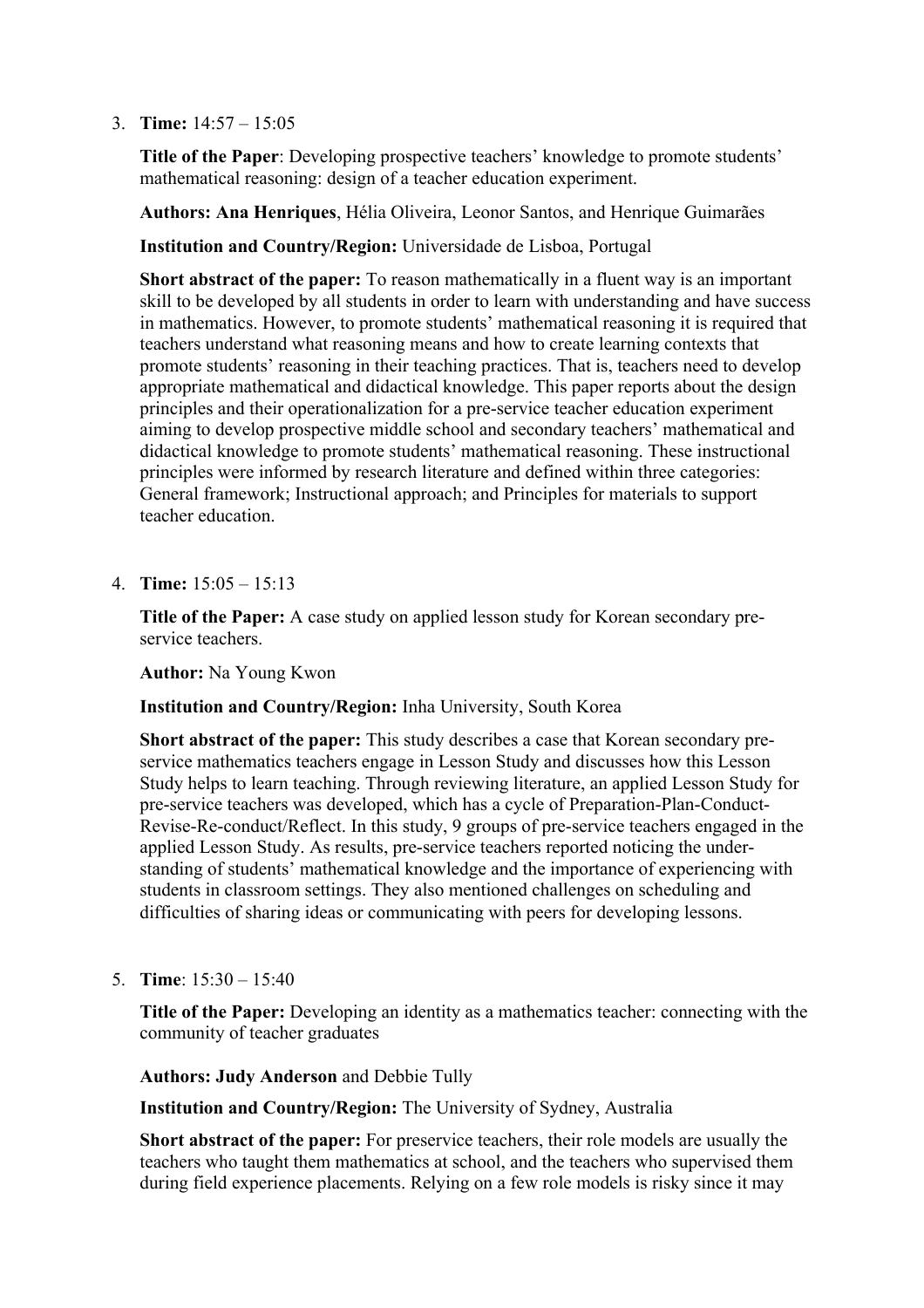lead to limited exposure to innovative practices and creative approaches to the teaching and learning of secondary mathematics. The broader the experiences of preservice teachers to a range of pedagogies, the greater chance they will appreciate the diversity of possibilities when teaching mathematics, they will develop more reflection on practice, and they will develop an identity as a mathematics teacher which best suits their talents. One strategy used at our university to build a community of practice was to introduce preservice teachers to alumni teachers at an annual conference designed to discuss current issues and to share experiences and practices.

## 6. **Time:** 15:40 – 15:48

**Title of the Paper:** Emotional awareness and support for preservice teachers during micro-teaching

## **Author:** Réka Szász

**Institution and Country/Region:** Budapest Semesters in Mathematics Education, Hungary

**Short abstract of the paper**: The paper examines a technique where emotion cards are used in order to give emotional support to preservice teachers during micro-teaching. The activity was introduced at a study abroad program where preservice secondary teachers learn about guided discovery in mathematics. Micro-teaching involves designing a lesson for a fictional group of students integrating the guided discovery approach, and teaching it to fellow preservice teachers who play the role of students. The task often triggers a high level of anxiety from PSTs, so an emotional support activity was introduced, where PSTs were asked to share their emotions with the group before and after micro-teaching with the help of emotion cards. Results indicated that emotion sharing using emotion cards was helpful for PSTs as an immediate emotional support, and also helped PSTs grow as teachers.

7. **Time:** 15:48 – 15:56

**Title of the Paper:** Should school and university mentors agree in their feedback to preservice mathematics teachers?

## **Author:** Viren Ramdhany

**Institution and Country/Region:** University of Johannesburg, South Africa

**Short abstract of the paper:** The practicum experiences of pre-service teachers (PSTs) take place under supervision of school and university mentors. The development of PSTs is monitored by school mentors in real-world conditions, all the while learning to teach in context; while university mentors clinically supervise and assess the extent to which the students are mastering their professional practice according the measures promoted in the university setting. Crucially, the university and school mentors operate in different institutional spaces where educational ideologies and beliefs may differ. In this study, 4 PSTs were tracked during their practicums. Each PST was interviewed via semistructured interviews and asked about their mentoring experiences. In addition, the mentors' feedback sessions with the students were recorded. One PST in particular, received patently contradictory messages from his school and university mentors,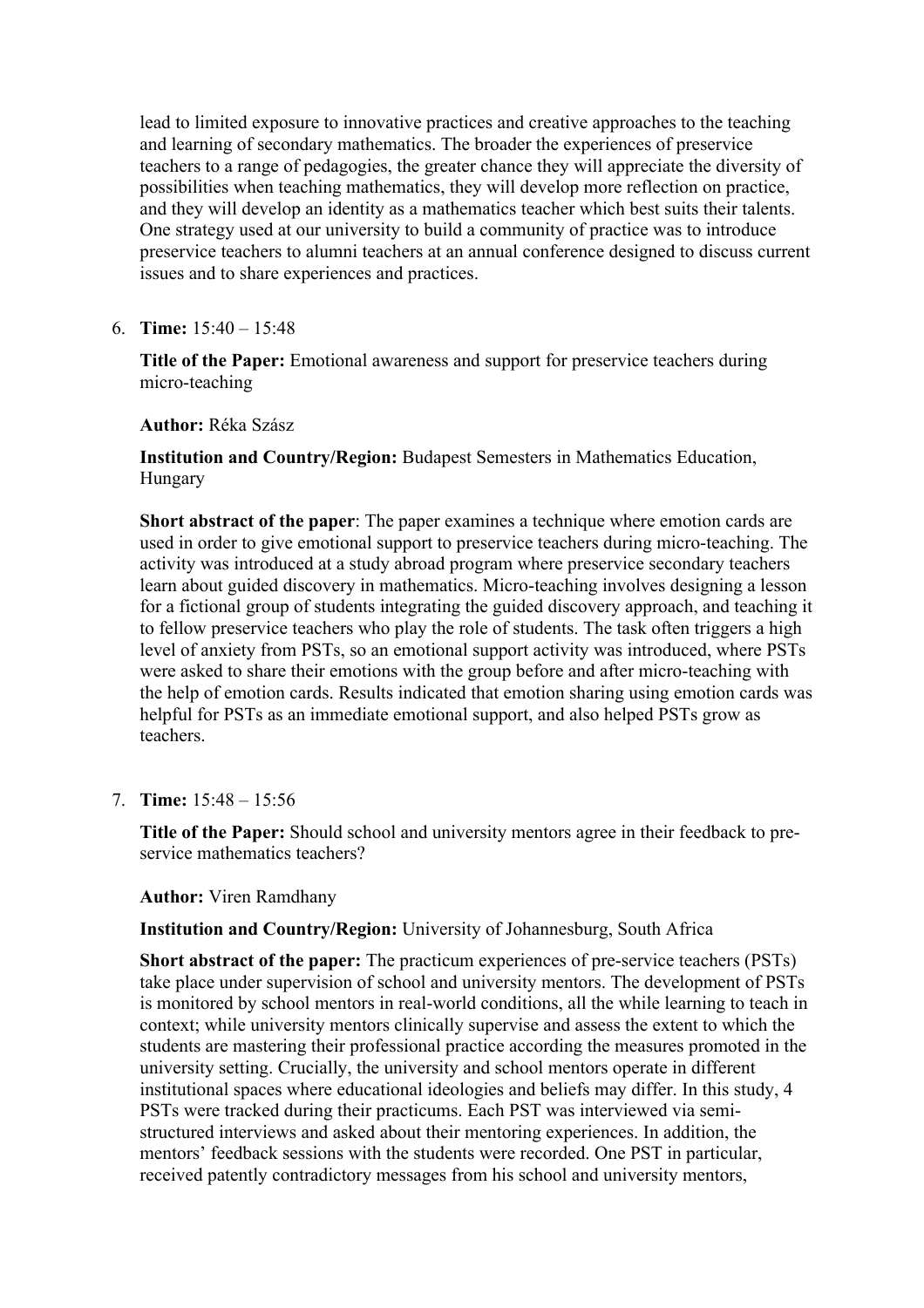regarding his practice during an observed lesson, suggesting that the mentorship space is a site of conflict between the school and university mentors, in terms of the ideologies they promote and the demands they make on PSTs. This difference, which could to lead to conflicting mentors' feedback to the pre-service teachers, could also promote greater learning among PSTs.

## 8. **Time:** 15:56 – 16:04

**Title of the Paper:** Teacher candidates' and mentor teachers' perspectives of using coplanning and co-teaching during clinical experiences in secondary mathematics

## **Authors, Institution(s) and Country/Region:**

Ruthmae Sears & **Cynthia Castro-Minnehan**, University of South Florida, USA Laurie Riggs, Cal Poly Pomona, USA Pier Junor Clarke, Georgia State University, USA Jamalee Stone, Black Hills State University, USA Charity Cayton & Maureen Grady, East Carolina University, USA Jennifer Oloff-Lewis, Chico State University, USA Patricia Brosnan, Ohio State University, USA Marilyn Strutchens, Auburn University, USA

**Short abstract of the paper:** This paper will describe teacher candidates' and mentor teachers' perspectives about using co-planning and co-teaching during secondary mathematics clinical experiences. Data were garnered from six universities across the United States. The data were garnered from a professional development survey, presurvey, just-in-time survey, post survey and MCOP2. The quantitative items were analyzed using measures of central tendencies, and the qualitative analysis was analyzed using thematic results. The results suggest that the instructional pairs generally perceived co-teaching to be beneficial despite time constraints, and that the use of co-teaching strategies increased equitable learning opportunities.

## 9. **Time:** 16:04 – 16:12

**Title of the Paper:** Mentor teachers as inductors of preservice mathematics teachers at secondary schools- a southern African perspective

#### **Author:** Kakoma Luneta

**Institution and Country/Region:** University of Johannesburg; South Africa

**Short abstract of the paper:** Skills and professional induction at any level is critical to the eventual effective disbursement of knowledge and skills for mathematics preservice teachers. Research asserts that professionals that are well inducted in their profession, acclimatise and settle down into the profession fasters professionally and socially. The induction however must be conducted by mentor teachers that have undergone professional development programs around mathematics teacher induction and mentorship. This study reports on a mentor training program that was conducted for 8 school teachers that underwent an intensive one week mentorship training on what was regarded as the four basic pillars of mentorship namely: teacher induction, coaching, counselling and professional development for mathematics teachers. The four basic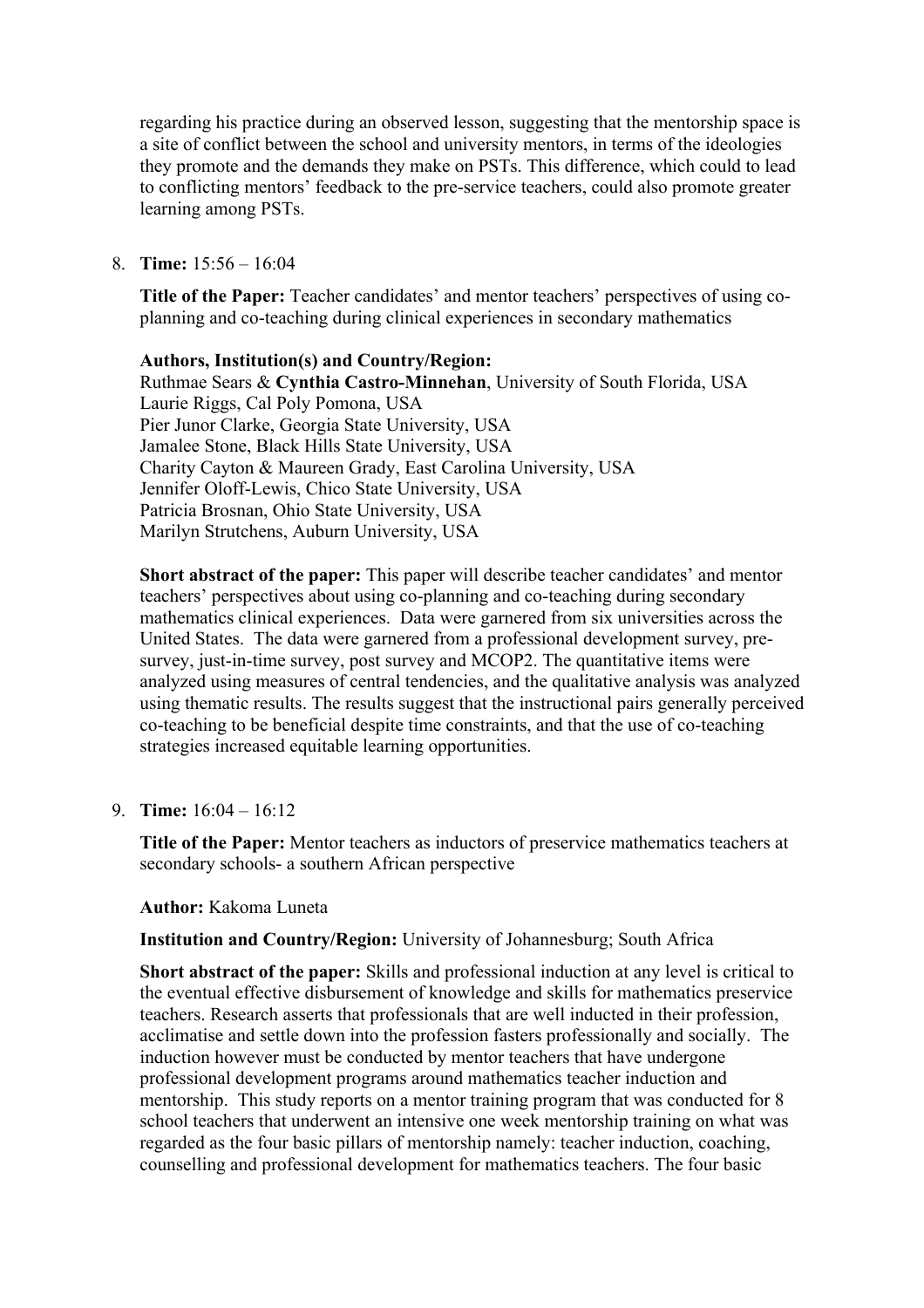pillars of the mentoring program were develop from a document analysis of various mentoring programs both local and international that identified them as critical components of a successful mentoring program for mentor teachers. The program incorporated mentoring for effective mathematics instructions as the core module.

# **Session 2 (Wednesday 14th July, 19:30-21:00 Beijing Time)**

1. **Time**: 19:30 – 19:45

**Title of the Paper:** Transforming secondary mathematics teacher preparation: a multidimensional problem

**Authors: W. Gary Martin** and Marilyn E. Strutchens

**Institution and Country/Region:** Auburn University, USA

**Short abstract of the paper:** The Mathematics Teacher Education Partnership (MTE-Partnership), a coalition of over 90 universities and their school partners, was formed to identify and address the multi-dimensional issues faced by secondary mathematics teacher preparation programs in the U.S. using a Networked Improvement Community design. Research Action Clusters were formed to address problems related to providing effective clinical experiences, developing candidates' mathematical knowledge relevant to teaching, and recruitment of candidates into mathematics teacher preparation programs and subsequently retaining them in the profession. Additional cross-cutting themes have emerged related to ensuring equity across the mathematical teaching preparation experience and developing the institutional changes needed to support overall program transformation.

2. **Time:** 19:45 – 19:57

**Title of the Paper:** Teacher educators' use of technology to represent instruction

**Authors: Daniel Chazan** and Patricio Herbst

**Institutions and Country/Region:** University of Maryland and University of Michigan; **I**ISA

**Short abstract of the paper:** Teacher educators used two tools designed to support their work. Each tool is structured around an innovation in representing instruction; one supports the representation of what happens in classroom instruction, usually in K-12 settings, the other supports representation of what is intended to happen in online instruction, most often in university teacher education classes. This paper begins to explore what sorts of aspects of classroom interaction teacher educators wanted to represent and how having a digital tool for planning on-line student experiences facilitated collaboration on both teaching and research.

## 3. **Time:** 19:57 – 20:05

**Title of the Paper:** Integrating computational making tools in mathematics thinking activities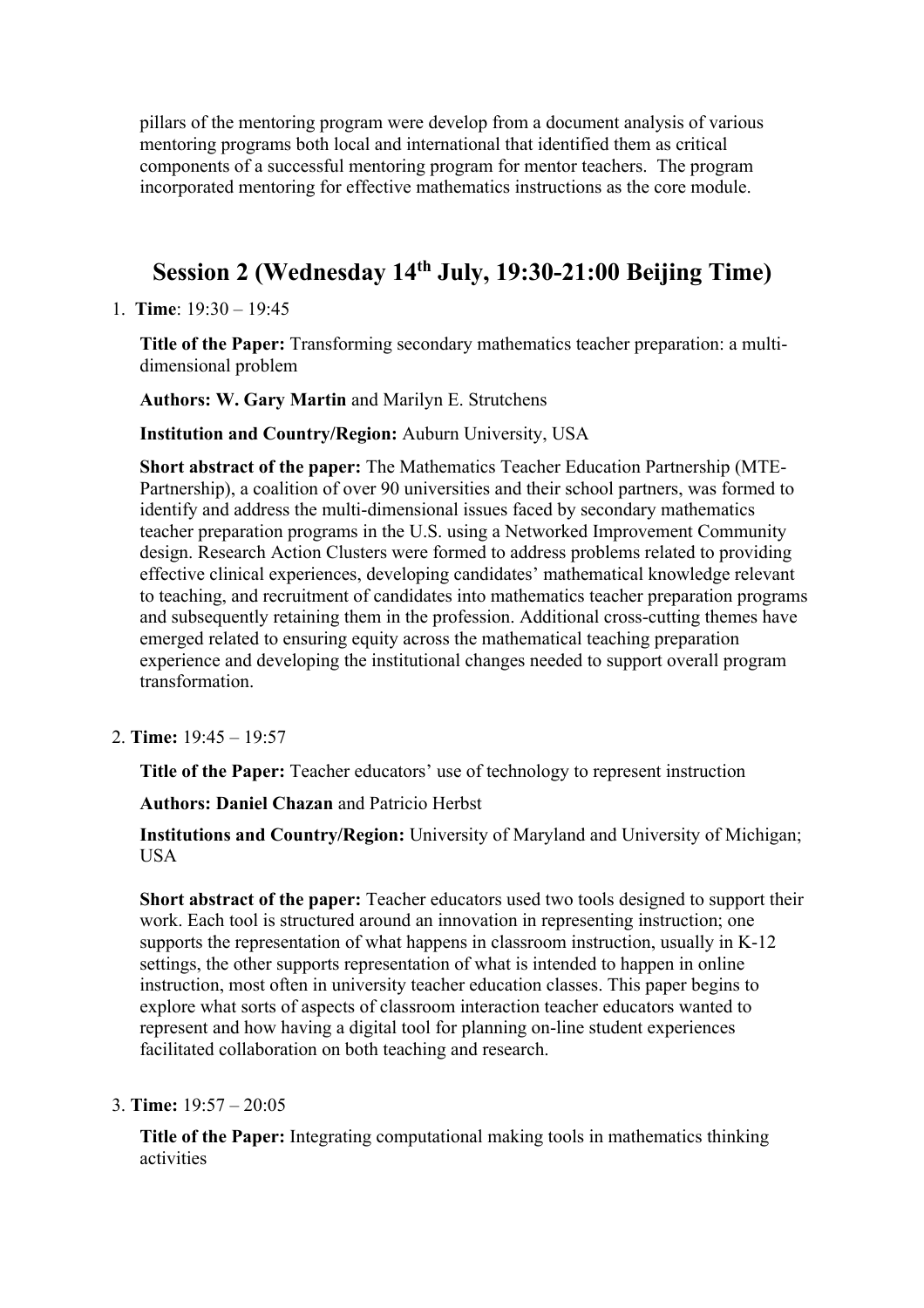**Authors: Immaculate Namukasa**, George Gadanidis and Derek Tangredi

**Institution and Country/Region:** Western University; Canada

**Short abstract of the paper:** Policy makers are currently interested in integrating computational thinking (CT) and making activities, such as programming, in teaching in mathematics classrooms. This paper reports on a study in which researchers mobilized findings from classrooms in the education of teacher candidates at one university in Canada. Teacher education candidates participated in 2-hour course-based workshops. The researchers, in collaboration with the course instructors, offered learning tasks that utilized CT and making tools for meeting specific mathematics method learning goals. The tasks were adopted from the classroom study, and included tasks such as exploring mathematics coding apps and coding of mathematics simulations. During the workshops, teacher candidates were prompted to reflect on their engagement and to discuss pedagogical considerations, such as conceptual analyses of the tasks. Written, observation and reflection data was analyzed to investigate participants' learning and views. The study has implications for preparing teachers to critically integrate CT and making in teaching.

## 4. **Time:** 20:05 – 20:17

**Title of the Paper:** Instrumental genesis and the growth of preservice secondary mathematics teachers' technological content knowledge

**Author:** Xiangquan Yao

**Institution and Country/Region:** Pennsylvania State University; USA

**Short abstract of the paper:** Technological content knowledge is an essential yet less studied component of the TPACK framework. Relying on the theory of instrumental genesis, this study reports three types of technological content knowledge emerging in the process of instrumental genesis when preservice secondary mathematics teachers engaged in problem-solving with the Geometer's Sketchpad.

## 5. **Time:** 20:17 – 20:27

**Title of the Paper:** A situated approach to assess prospective mathematics teachers' professional competencies

**Authors: Le Thi Bach Lien** & Tran Kiem Minh

**Institutions and Country/Region:** Quang Binh University and Hue University; Vietnam

**Short abstract of the paper:** This study investigates prospective mathematics teachers (PMTs)' competencies for teaching mathematics from a situated perspective. We used the teacher competence model as a main theoretical framework. This model aims at resolving the common dichotomy between cognitive and situated perspectives in the study of teachers and their work. In this model, teacher competence is seen as a continuum starting from cognitive and affect-motivation aspects moving to situation-specific skills that lead to performance in the classroom. In this study, we have also developed a framework for evaluating teachers' noticing competence based on lesson analysis after observing videos. More specifically, we used a qualitative analysis to bring out the characteristics of Vietnamese PMTs' professional competencies for teaching the derivative in real-world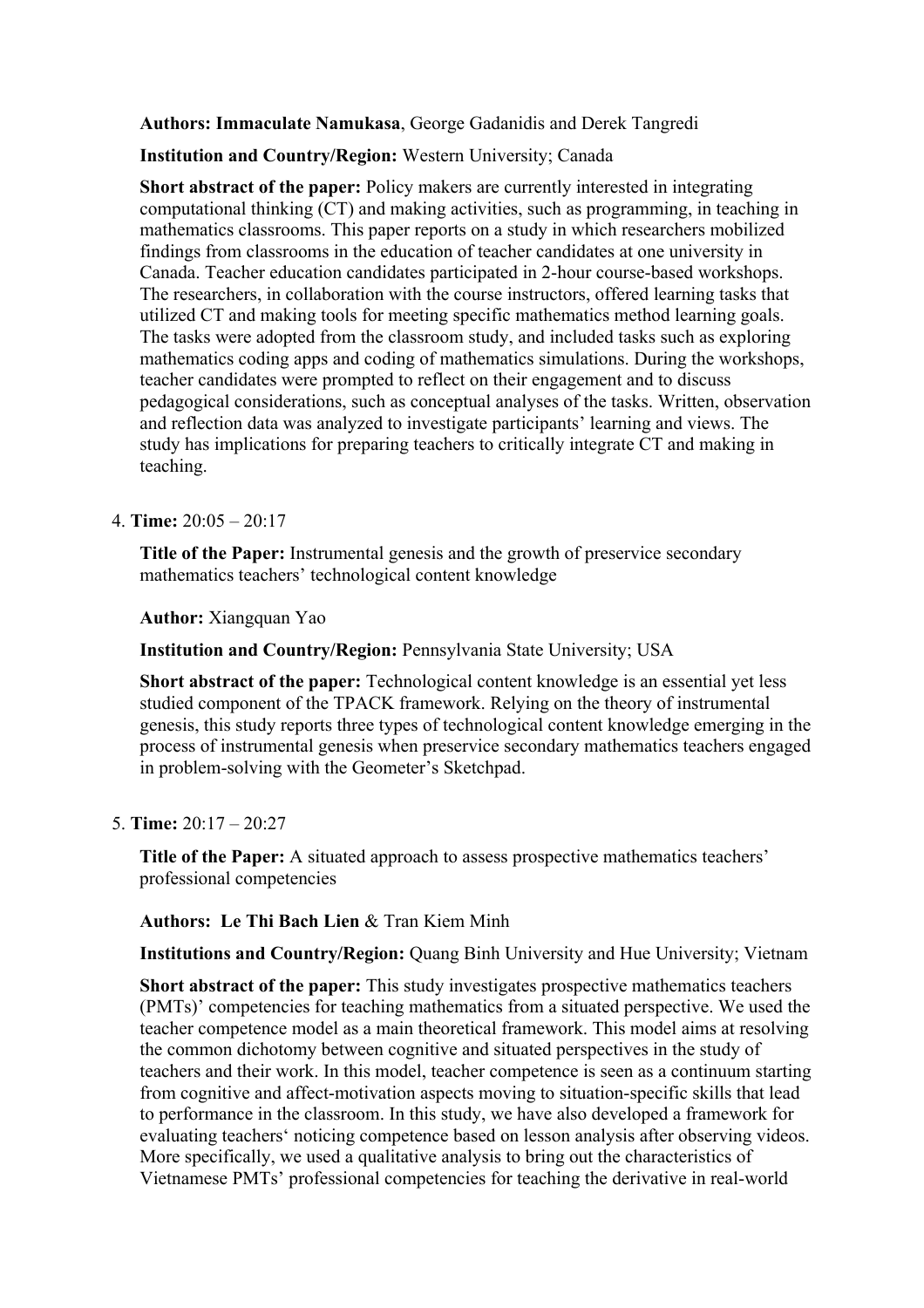contexts. Finally, implications for the professional learning of Vietnamese mathematics teachers are also discussed

#### 6. **Time:** 20:27 – 20:35

**Title of the Paper:** Direct & indirect effect sizes on secondary mathematics teacher candidates' content knowledge & pedagogical content knowledge as measured by national examinations: a structural equation modeling multi-cohort longitudinal study

#### **Authors: Jeremy Zelkowski** and Tye Campbell

**Institution and Country/Region:** The University of Alabama; USA

**Short abstract of the paper:** National examinations in teacher licensing exists across the globe. Professional organizations have made recommendations of coursework, knowledge, practicum experiences, and dispositions to enter the teaching profession. This six-year, five-cohort study applied path analysis, a derivative of structural equation modeling, as a new methodology to examine the direct and indirect effect sizes of program coursework, grades, assessments, and clinical observations of teaching on national license exams in the United States for secondary mathematics teacher candidates. The models explained 69% of the variance in Praxis II Mathematics Content Knowledge Exams and 42% of the variance in edTPA Pedagogical Portfolio Assessment scores. The total effect sizes range from medium to large depending on the specific measures. Our study presents the first large scale, structural equation model, as it relates to mathematics teaching professional organization recommendations for mathematics teacher education in the US. We recommend replication studies in different settings and countries.

## **Session 3 (Saturday 17th July, 21:30-23:00 Beijing Time)**

## **1. Time:** 21:30 – 21:42

**Title of the Paper**: A case study on the development of pedagogical design capacity of mathematics prospective

#### **Authors: Meiyue Jin**

#### **Institution and Country/Region:** Liaoning Normal University, China

**Short abstract of the paper:** Since 2011, Ministry of Education of the People's Republic of China has promulgated "Teacher Education Curriculum Standard(Trial)", "Interim Measures for Primary and Secondary School Teacher Qualification Examinations", "Teacher Education Revitalization Action Plan," and "Implementation of Excellent Teacher Training Plan 2.0's Opinions". These documents emphasize prospective teachers' practical skills. To improve and develop the pedagogical design capacity of mathematics prospective teachers (PTs), the research try to construct a mathematics pedagogical design capacity model by a literature analysis, explore the key factors that would affect the development of the capacity of PTs, inquire the effective approach to capacity development through the action study of six PTs, set up the reasonable course system, and renew the course content. Through five years of research and practice, we construct a two-dimension pedagogical design capacity model that consists of  $27$  sub-dimensions  $54$ modules, find that MPCK is the main factor affecting PT pedagogical design capacity,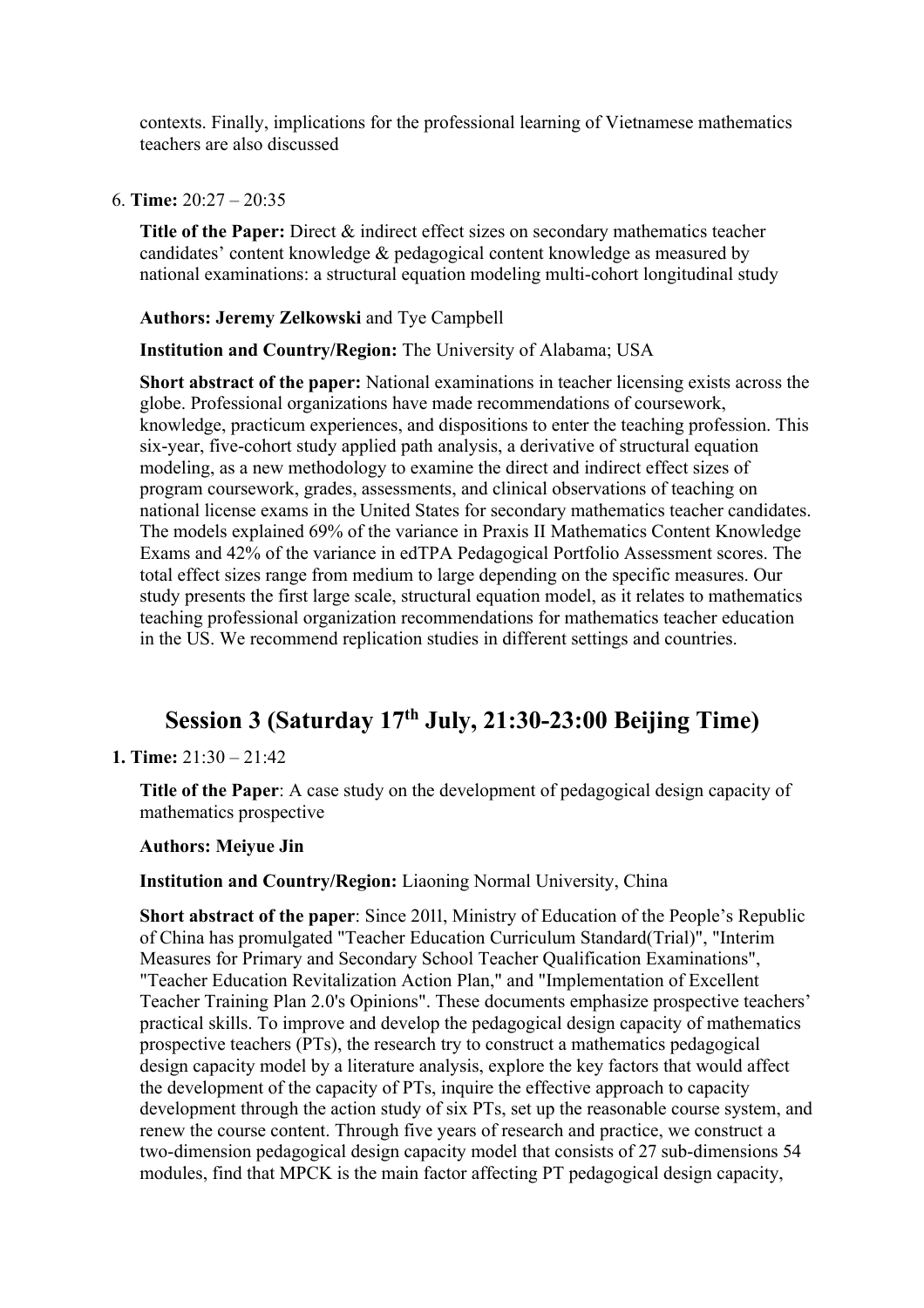establish the center course system that consists of "Middle School Mathematics pedagogical Design", "Middle School Mathematics Teaching Case Development", "Research in Middle School Mathematics " and "Research Methods on Mathematical Education ", and design MPCK-centered course content. The study also shows that lesson study based on PCK is an effective teaching method, observation-theory-practicereflective practice under faculty and school advisors are best practicum ways, and an action learning community led by an expert teacher is very necessary.

## **2. Time**: 21:42 – 21:57

**Title of the Paper:** Using multiple scripting tasks to probe preservice secondary mathematics teachers' understanding of visual representations of function transformations

**Authors: James A. Mendoza Álvarez,** Theresa Jorgensen, and Janessa Beach

**Institution and Country/Region**: The University of Texas at Arlington, USA

**Short abstract of the paper:** In this paper, we use multiple scripting tasks as research tool to investigate preservice secondary mathematics teachers' (PSMTs') mathematical knowledge of function transformations and their capacity to connect multiple representations of functions. Mathematically similar scripting tasks focused on visual representations of function transformations were given at three intervals during a 15-week semester in a course on functions for PSMTs. PSMT responses to these scripting tasks were analyzed using thematic analysis to identify four prevalent themes in their responses. In addition, we noted the PSMTs' willingness to validate student thinking before directing them to rule following or redirecting student thinking. The resulting themes reveal the extent to which PSMTs address visual representations from the student perspective and PSMTs' tendency to "search for rules" in their explanations.

## **3. Time**: 21:57 – 22:09

**Title of the Paper:** Tertiary and secondary mathematical knowledge for prospective teachers: a comparison on teacher employment tests for secondary mathematics in Korea and china

**Authors:** Xiaoying Chen and Bomi Shin

**Institution and Country/Region:** Chonnam National University, South Korea

**Short abstract of the paper**: The purpose of this study is to explore alternatives to set items of teacher employment test for examining teachers' mathematical knowledge by comparatively analyzing the test items in Korea and China. With the reorganized framework, we analyzed the test items of two countries in 2009-2019. As a result, we found that tertiary mathematics items were not connected to the secondary mathematics content in both countries' tests; we suggest that advanced secondary mathematics could be essential alternatives to examine teachers' mathematical knowledge.

## **4. Time:** 22:09 – 22:17

**Title of the Paper:** Investigating the professional learning of pre-service mathematics education students using reflection and collective feedback to enhance teaching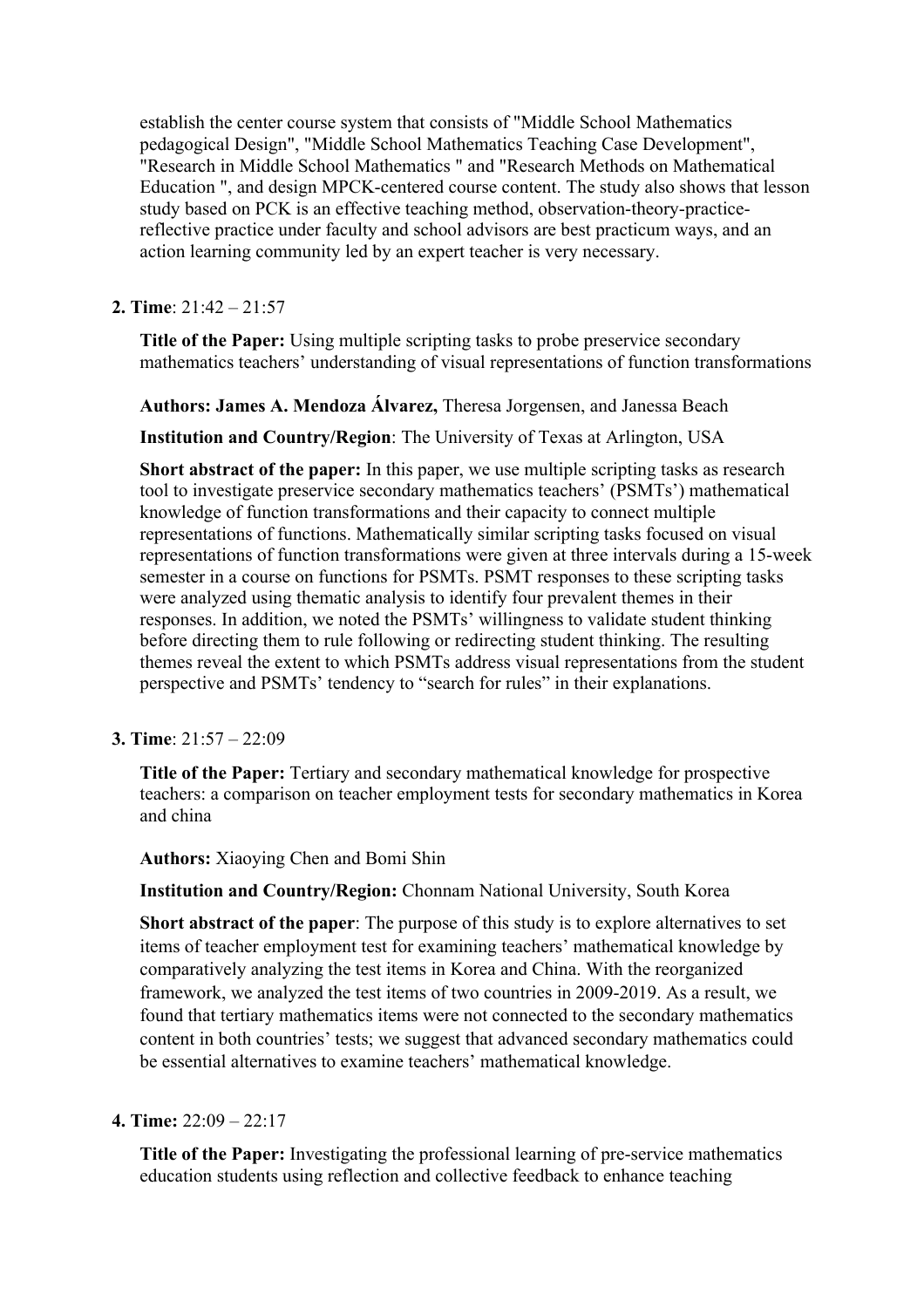**Author:** Benita Portia Nel

**Institution and Country/Region:** University of the Western Cape, South Africa

**Short abstract of the paper:** Mathematics teacher educators grapple with finding ways to support student teachers on how to transfer what is explained and discussed in lectures, into the classroom. Research alludes to the difficulty to transfer professional training from the laboratory to the field (in this case the classroom) and addressing the dilemma that teacher quality does not necessarily translate into teaching quality. A qualitative study was conducted where three final year Mathematics student teachers reflected collectively on their classroom practice with the knowledgeable other during the seven week practice teaching period. The research question was: Do Mathematics student teachers adjust their teaching after receiving feedback from a knowledgeable other in conjunction with their peers? If so, what kind of adjustments are observed? In this article, I argue that there is value in collective reflections. Students developed in their design and use of technology as teaching aid, in their time management, in talking at a slower pace and on how to reflect. Evidence of collective learning through reflection were noticed when the participants incorporated the feedback given to others, in their own lessons.

## **5. Time:** 22:17 – 22:25

**Title of the Paper:** Concept cartoon design in preservice teacher training: an opportunity to learn from the practice

**Author:** Cristina Ochoviet

**Institution and Country/Region:** Consejo de Formación en Educación; Uruguay

**Short abstract of the paper:** This paper presents what five mathematics student teachers learnt after they designed and put into practice a particular type of open–ended tasks: the concept cartoons. In Uruguay the mathematics education/ teaching practice courses are a fundamental component of teacher training. In the last year of the mathematics teacher career, the student teachers are responsible of teaching mathematics in one secondary school group along one year. Most common errors of their own secondary students were discussed in the group of student teachers. Using this information gained from the student teachers' own practice the student teachers designed open–ended concept cartoons and put them into practice in their own secondary school groups. The results show that working with open-ended concept cartoons is an excellent opportunity to learn from the practice because they provoke powerful insights about how secondary students learn mathematics as well as the process of becoming a teacher.

**6. Time**: 22:25 – 22:35

**Title of the Paper:** Physical representations and understanding of multivariate functions

**Authors: M. Kathleen Heid** and Matthew Black

**Institution and Country/Region:** Pennsylvania State University, USA

**Short abstract of the paper:** Even after extensive work with  $\mathcal{R}$ -to- $\mathcal{R}$  functions students frequently operate at only the action or process levels when working with functions of two variables. Research has suggested that students who have a deeper understanding of